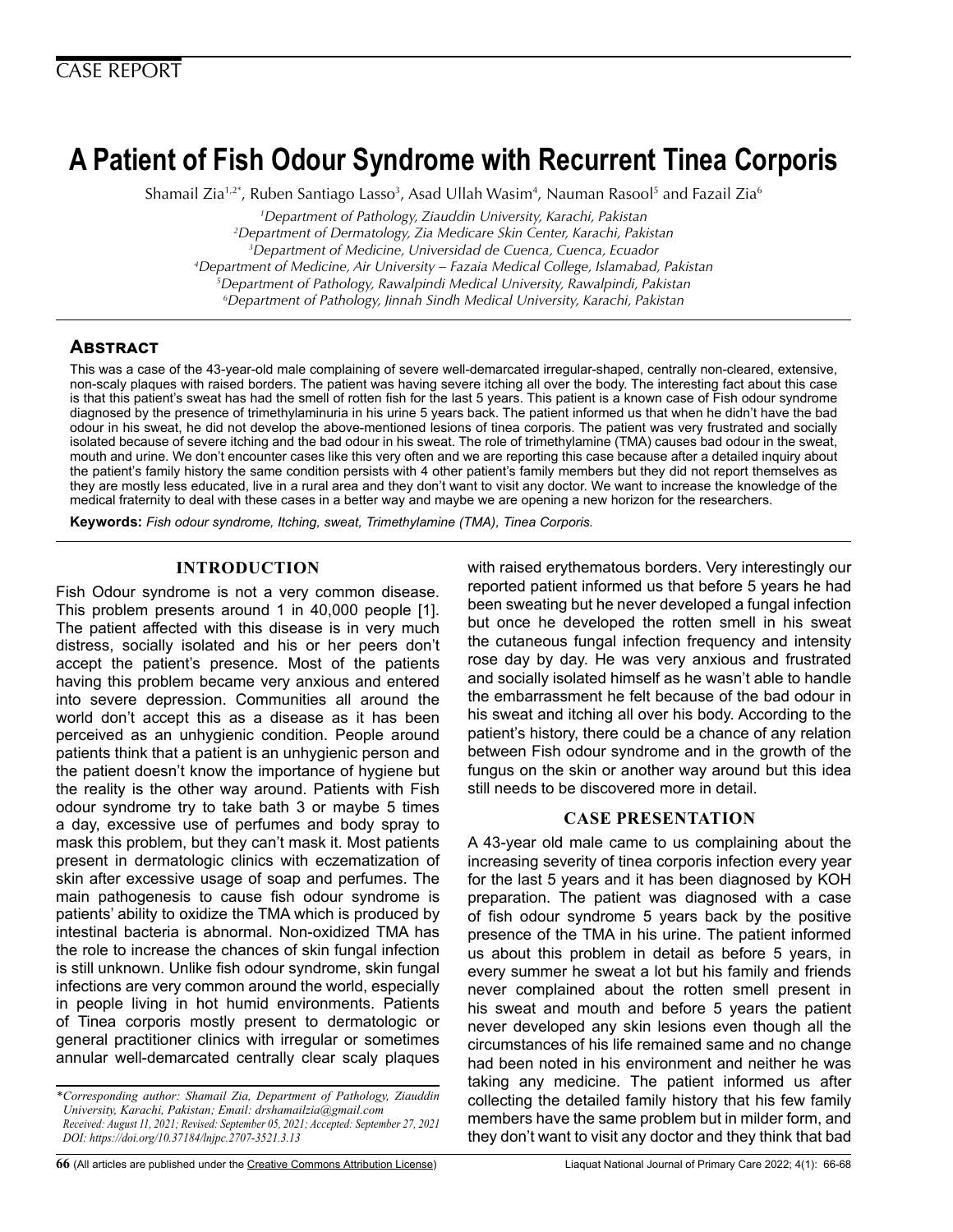odour in sweat is normal and the lesions developed on the skin is because of some allergy. This patient is the most educated one among all family members and he understands the problem and visited the dermatologist.

Since every successive year the intensity of foul smell is increasing day by day and the intensity of the fungal infection also proportionally increasing day by day in the patient. The severity and spreading of tinea corporis can be easily recognizable in **Figs. (1A-1C)**.

urine. A urine test is used to diagnose trimethylaminuria. The person's urine is tested to look for higher levels of trimethylamine. Testing can be done by giving choline by mouth followed by urine collection a certain number of times over 24 hours. It has been noted that TMA N-oxide has been used as a precursor for the risk of mortality in cardiovascular and renal problems [6].

There are few remedies to prevent fish odour syndrome. Choline and carnitine should be low in the diet. Neomycin



**Figs. (1A):** Irregular plaque with prominent edges on the neck and upper chest, **(1B)** Irregular erythematous plaque without central clearing on the abdomen, **(1C)** Extension of erythematous plaque from abdomen into groin.

# **DISCUSSION**

This Fish odour syndrome is a very concerning and psychological affective disorder. The main factor which sets forth the bad odour in apocrine and eccrine sweat, mouth, and urine is Trimethylamine (TMA) [2, 3]. Degradation of choline and carnitine in food produced odourless trimethylamine N-oxide by intestinal bacteria and affected individuals are unable to oxidize this substance.

There are 2 major causes for fish odour syndrome a) genetic, b) acquired.

- a) Mutation in the flavin-containing monooxygenase 3(FMO3) gene can occur as a genetic mutation that can cause fish odour syndrome [4, 5].
- b) Increased production of trimethylamine from its precursor by gut bacteria, in conditions such as blind loop syndrome, uremia, and liver diseases can cause secondary trimethylaminuria.

After eating seafood, during menstruation and in stress, the unpleasant odour getting worse. Most of the time sufferers are unaware of the smell because the patient got desensitized by their bad odour.

7% of patients who have been taunted by family and friends about bad odour are diagnosed with fish odour syndrome. The Fish odour syndrome can be diagnosed by oral TMA challenge test in which direct measure of TMA in urine, both heterozygous carriers and affected individuals have abnormally elevated excretion of TMA in

and metronidazole temporarily reduce the bacteria in the gut that degrade the carnitine and choline [7]. The use of copper chlorophyllin and charcoal has been shown to reduce urinary trimethylamine concentration in patients suffering from fish odour syndrome.

Tinea Corporis is called, ringworm of the glabrous skin. Abnormal growth of the fungi in the epidermal layer stratum corneum is a cause of its clinical features [8].

Definition of tinea corporis is the lesion of the limb and trunk only. Specific parts of the body for *e.g.* in the scalp it is called tinea capitis, in the groin region it is called tinea cruris, in the foot, it is called tinea pedis, in nails, it is called tinea unguium, *etc* [9].

Factors affecting Tinea Infection: There are so many factors that affect the spreading of infection for *e.g.*, age groups, exposure, sebum production, fluctuation of immunity, ethnic difference, professions, moisture of skin endocrine and metabolic diseases for *e.g.* Cushing syndrome, malnutrition, *etc.*

Histopathology: Tinea corporis may provoke epidermal changes for *e.g.* patchy hyperkeratosis, hypogranulosis, parakeratosis and mononuclear invasion. The dermal infiltrate of lymphocytes and histiocytes are largely perivascular [10].

Pathogenesis of tinea corporis is a natural infection contracted by deposition of viable hyphae or arthrospores. The source of the lesion could be the animals or any other active lesion. This infection is transmissible by